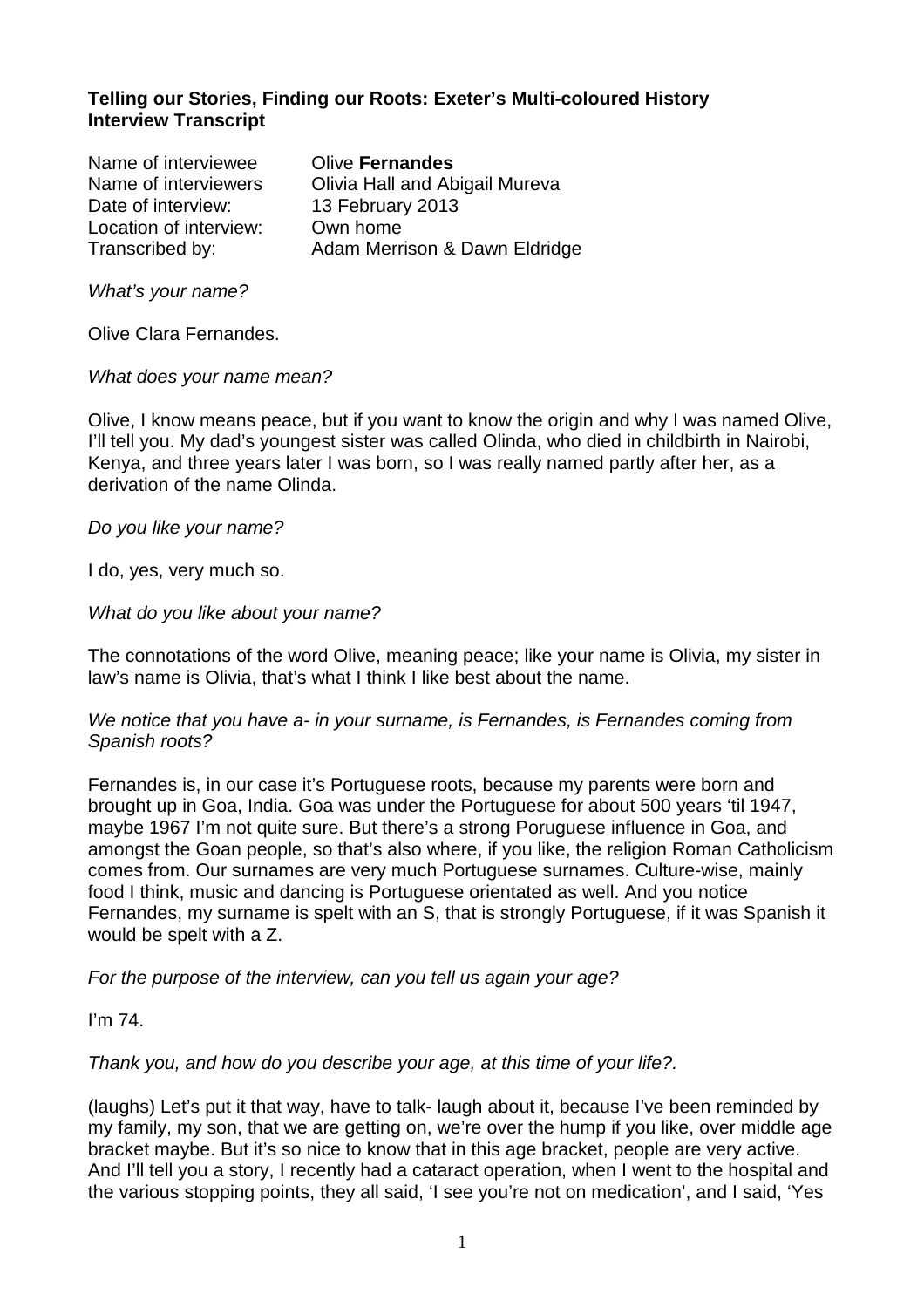I'm not on any medication, and finally I said, 'Why do you ask then? Are you trying to say that many people in my age bracket are on medication?' they said, 'Yes, so keep it up.' That's trying not to be on medication, what do you do? You try to exercise I suppose, and keep fit, if possible.

### Can you please tell us where you were born?

I was born in Nairobi, Kenya; Nairobi being the capital of Kenya.

## Where did you grow up, and can you describe your childhood at that time?

Certainly, I was asked this question by my son, some years ago. 'Where were you happiest?' and I said my childhood and upbringing in Kenya, that was the happiest time of our lives, mainly because we lived in the community, within the family of close relatives. Life was very interesting because there was the extended family which we looked to for various things, whether it was entertainment, indulging in sports, or any other exercises, and that to me is the time of life which creates, or moulds your life and gives you the values you still carry on through life, I think. I do feel like that is an important stage, and for me it was important, it is still important, yes.

## Yes, of course. Do you have friends from childhood, and do you keep in touch with them?

Yes, I do have a lot of school friends, people I grew up with. I do keep in touch with them, sadly some have passed away, but I keep in touch with a very close friend who's now in Canada, and another friend who's now in Australia, and we keep in touch with the one in Australia at Christmas time, wherein we write a long newsletter telling each other about the family and what has happened in the year. We also keep in touch, my husband and I went to the same school, so we have a school reunion every three years in Canada, in Toronto, where we meet all our school friends, or whoever's alive, and whichever ones can come to it, because our school meant a lot to us; then, and still does now. Most of us are 60 or above, but we do keep in touch, yes. We had a school reunion last year, and the next one will be in three years time.

### What was your school called?

It was called the Dr. Ribeiro Goan School, you have to know the set-up of the education system in Kenya to understand why that was, because we had the hierarchy of the races in Kenya, it was very much what I call 'semi-Apartheid' system, wherein the Asians lived within their own communities, the White people had their own areas, the black people had their own. Our school started with a contribution from a wealthy Goan who was a Doctor, Dr. Ribeiro, he gave the initial funding for the school, and it was set up with four classes initially, I think, initially. And it was named Dr. Ribeiro Goan School after him, who is a well known person, and then grew in sizes, in classes, in whatever else you have.

### Can you tell us about your life before you came to Exeter?

Before? In Nairobi then? Oh, as a young person of course it was great, wonderful, we enjoyed ourselves, and as a grown up I went to the local training college and did my training as a teacher, when I finished senior Cambridge and then started teaching now, I started teaching in the same school I went to school at, because they recruited teachers from that, and what was it? 10 years I worked as a teacher in Nairobi. It was great, it was wonderful, I can't complain, can't say I was very politically aware, I think we lived in a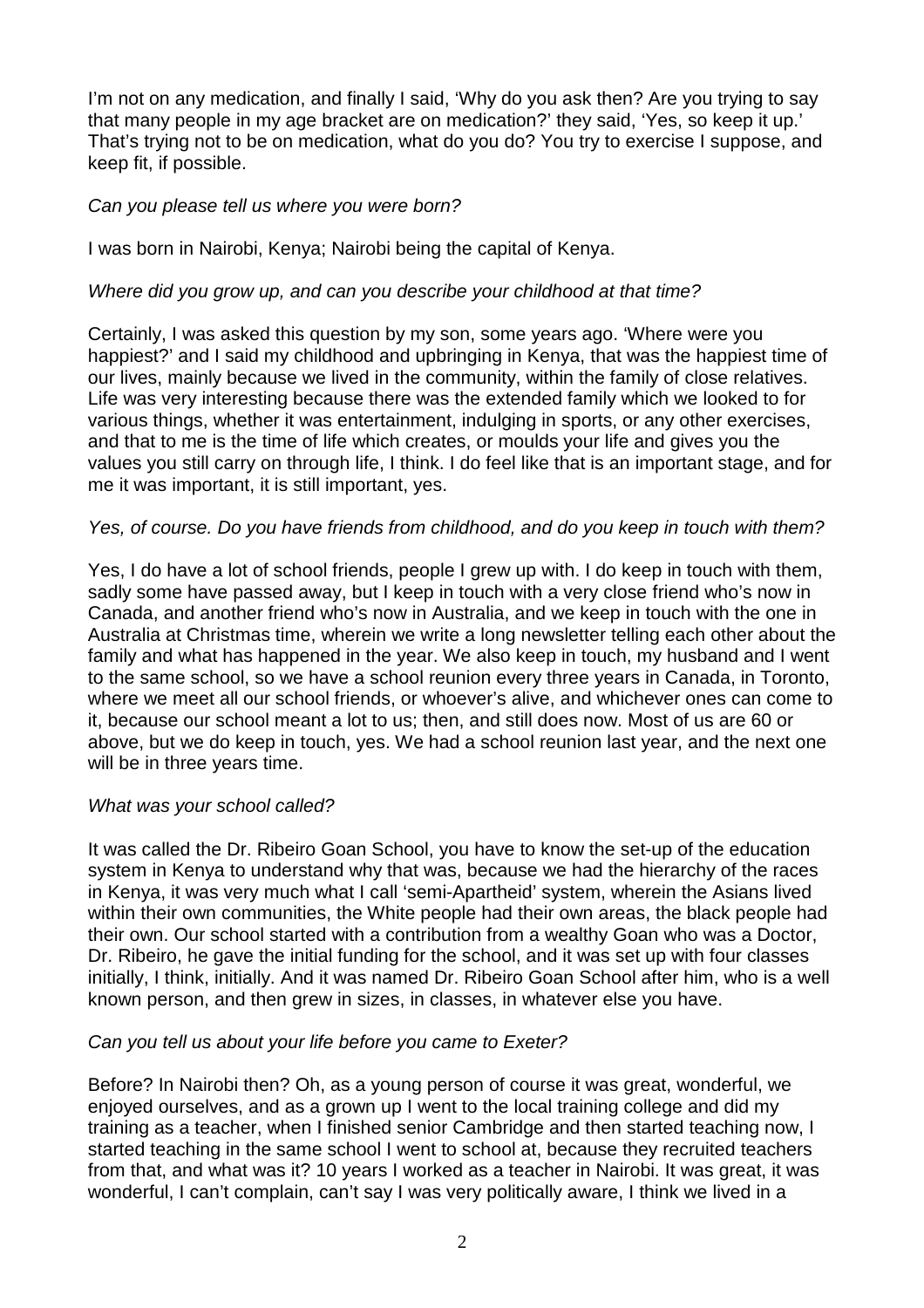secluded world of enjoyment and happiness, and didn't bother about anything else, but then I do say, we were not told very much about the wider world, and when I say wider world I don't mean England and America, but I mean in Nairobi itself, in Kenya itself. The politics we were not very much aware of it. Now I think I have learnt a lot more. So, for those ten years, working ten years, they were wonderful. Living within my own community, enjoying life, and doing whatever else we wanted to do.

## We are very interested in how you ended up in Exeter?

Okay, well you know Kenya got its independence in 1963. We then had this period of 'Africanisation' if you like, that's what we went through. And Kenya being British then, we were given the choice, or we were told, I think you can say, that the British Government would look after you, and we had these passports that were issued, you can have a British passport or a Kenyan passport. Having a Kenyan passport we felt was not, we were not quite sure about having a Kenyan passport and what that would mean. And there was also the talk of being Africanised, so you find the majority of us chose to have British passports, which in itself we were not clear about. These British passports had the letter 'D' which meant 'Citizens from the Commonwealth Countries', it entitled us to come to Britain, and that's how, with the Africanisation, a lot of Asians came to Britain. But I particularly came because Albert, who was then my boyfriend if you like, was studying in Exeter, and we had planned to marry in 1968, so I came to England then. So it was two factors that came into play, one that we had planned to get married, and secondly, the one that pushed me to move, was this business of moving out of Kenya because of Africanisation. So we landed up in Exeter, I landed up in Exeter, but I spent a month before that in Kent, because a friend of mine, a teacher friend, was teaching there and I stayed with her, we got married in Kent and I did a term teaching there. Came to Exeter in '68, but the intention then was probably to go back to Nairobi, it wasn't that we were going to stay here, when Albert finished his studies we'd possibly- at the back of our minds it was that we would probably go back, but in that time there was this strong Africanisation thing, a lot of Asians were moving out, and one was not sure what the situation was going to be like, so we- I shouldn't say we stayed here, we were not- being students, we didn't have a lot of money, Gerard was a year old I think, I got a teaching job, I should say very easily, I don't know how but I got a teaching job for a month.

No, before Gerard was born I was teaching at Bovey, I think I told you that. When he was born I was at home for some time, yes and then Albert happened to be doing teaching practice at one of the secondary schools in Exeter, and through his connections we got to know of vacancy at Countess Wear School and word got to the headmistress that there was somebody looking for a job, she invited me for an interview, and I got that job which was a temporary job which then became permanent. So now I had my job, which was a good thing, it was giving us a little bit of money, and in that time Albert got a job, and because of that we stayed on in Exeter, otherwise we might have moved looking for jobs, but we stayed here.

### How were the schools in that time, when you got that job? And were there a lot of students from other countries?

No, in the school that I was teaching in, Countess Wear, was very white I would say, there was at that particular time, two children were entered into the school and my headmistress, being a very bouncy, jovial person, introduced me to the parents of those girls, who happened to be living in Countess Wear as well, and their origin was Parsee. No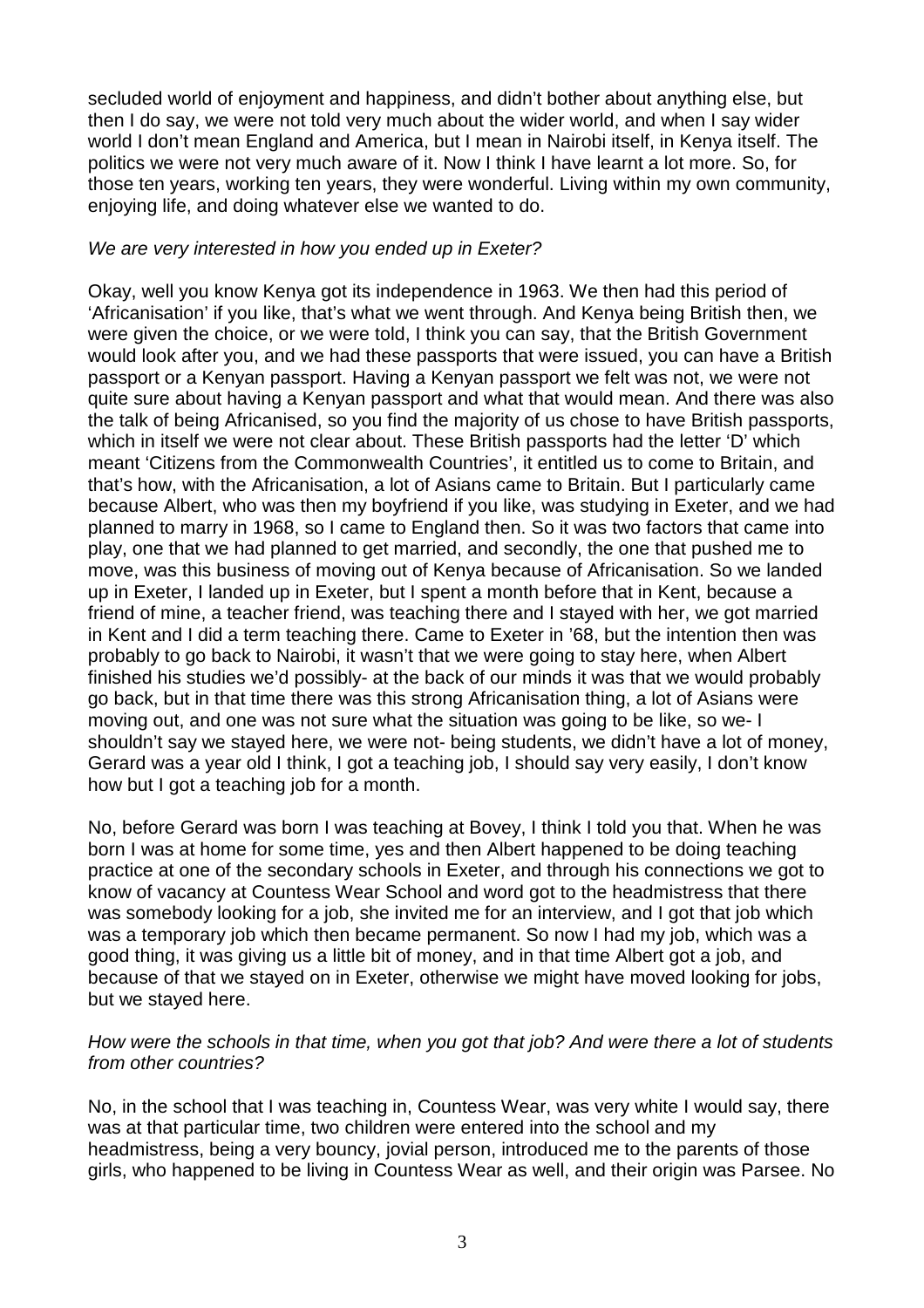there weren't any children from other ethnic groups, but as the years went by other children came into the school, it was a very white school I would say.

## Did you feel comfortable teaching there?

I felt very comfortable at the start, it didn't worry me one bit. I knew that the children sometimes looked at me, you could tell in their eyes that they're not quite sure, they're wondering what was happening, but some things stand out. I know some years later there was this child, this girl who was six years old, who at that time used to do a diary every day, the children wrote in their books as they came to school, and she'd always draw a women, and that women was always brown in colour. And I didn't know what to say, I kept quiet, didn't say anything, and only when we had the parents interview, the parents sort of thought, 'funny, why's she drawing that, she's drawing her mother but she's colouring her in brown', she's sort of linking me with her mother in a way, she couldn't quite work out the two things, so it's things like that I'm aware of.

Later on, I did have abuse and teasing, and I did not know how to deal with it, mind you this wasn't when the headmistress was there, but she did tell me later on, you know the two Parsee girls, one of them was having problems in school, being teased, and I didn't know about it, because in those days they never talked about it in the staff room. Yes, they were very sensitive I think. But this is much later in the 1990s, this particular child thought it was fun I think, when I used to walk to school because we were living, must be here, but in another road in Countess Wear before that. I used to walk to school and whenever I came to that road, this child would sort of shout 'Paki' or something like that. And then later on they'd say something else, and that was the type of abuse that I got.

But I have to say, at that time, the teaching establishment, meaning teachers or heads, had no idea of how to deal with it. I mean when I then told my deputy head about it, and I said, 'look, I'm about to cry so don't say anything', he told the headmaster, who then comes to me and says, 'what do you want me to do?' Now I then said to him, 'I can't tell you what to do, you do what you think is right', and I knew what he was going to do, he was going to pick up that child and tell him off. Now in my mind that was not the right way to do it, but that was they way they worked, that they functioned.

The other case which is interesting if you want to know about racial things, another girl who in the playground would always come and stand by my side, would always want to hold my hand, and then when she grew up she went to the local secondary school, and I would meet her crossing, I would be going to the school to teach, she would be going to her secondary school, and she took it upon herself then to tease me, to say 'Paki' you see. I ignored it for a very long time, for about three or four years, err, sessions, I just passed her by, and then finally I got my courage, and I said to her one day, I stopped her there and I said, 'look Debbie, I used to teach you, and I'm surprised you're calling me that name, but I think what the best thing would be, is when you go to school, get your geography teacher, ask your geography teacher to show you the map of the world, ask him to show you where, and explain to you how the word 'Paki' came about, and I'll tell you I'm not from Pakistan, so you can't call me that, you can call me anything else.

And after that she did not say anything, but interestingly about three years ago, I was with an English friend of mine, we were going to Topsham we both took a bus here, and we sat on the bus, and as we went to Countess Wear somebody came along pushing a pushchair, and she stopped near me and said, 'You're Mrs Fernandes, you used to teach me', and I looked at her and I thought 'yes, this is Debbie, she's a mother now', and it was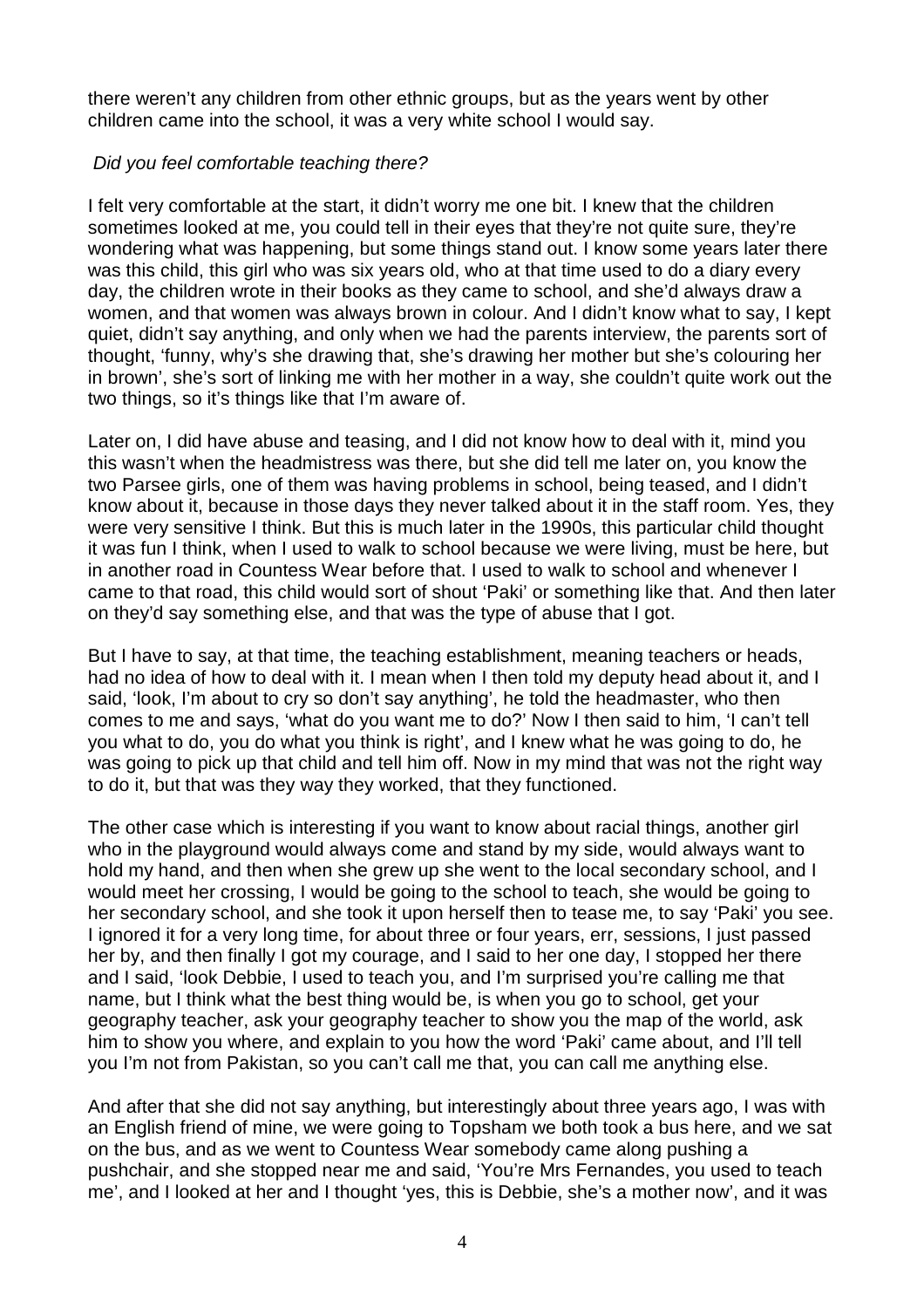her. And another time she stopped me and said, 'I was rude to you wasn't I?' But then, I wouldn't say she was the brightest of girls, but I do think what she was doing had come from either home, or from the school, from her friends, and they might have put her up to it, and she would have done something like that just to show she was strong, but I could see her now and I know she would say 'Hello'. That was about, really overt racism, if you like, I mean hidden, that's always there, but we don't know how to deal with it do we?

## Can you tell us about your very first day in Exeter, your first memories?

I can tell you exactly because we'd been living on Old Tiverton Road, in a flat which was very damp, and in February, and I know I had to go out and buy a coat, because I did not have this coat to keep me warm, and living in Kenya in this lovely hot climate, you never bought a coat, you didn't wear a coat, maybe a jumper or a cardigan but not a coat, so I had tremendous problems trying to decide which coat to buy, but we finally bought one. My first memories were getting out of that flat, and walking along to Old Tiverton road into the town, and trying to shop. I think that's about it, nothing more, nothing else. And thinking I don't know anyone here, I'd like to have had someone I could say 'hello' to, somewhere I could go to talk with, yeah.

### How was the weather at that time?

Oh February was the dullest, dreariest month, it was the  $27<sup>th</sup>$  February, it was a very dull, miserable time of year, it was very cold.

## You worked as a teacher, and now you're retired, what do you do with your spare time?

Now? I play badminton twice a week, I go to a keep fit class, I do belong to the book club at the Global Centre, and I meet up with friends for coffee, and talk about various things, and we belong to the decorative and fine arts society at the moment, my husband and I, and they have a talk on art or culture once a month. We go to the theatre quite a lot, because Albert's quite keen on drama, and the cinema.

# Do you have English friends, or friends from any other groups or country?

I have mainly English friends, I've not been able to make friends with other ethnic groups, but I do know people in church whom I say hello to, and we talk quite often. Yes, it's mainly English friends at the moment, who we socialise with, let's put it that way. But I haven't- one of my most amusing things is when I started teaching at Countess Wear, and I said to the headmistress there, and that was the first time I mixed with White people, living in Kenya you did not, on par. Then, a year later I think, she, through the University, had two Kenyan students, African students, come to the school for some experience, work experience, and I told her then that, 'this is the first time I am talking to African students, on par', because living in Kenya, our only encounter with African people, was to work in the house, no one on par, as such. So that was hard, then, yes, but now, yes my friends are mostly English, because of where we live, I think. And Gerard going to the school, I haven't been able to make friends with any other ethnic groups, but I do know people, we do talk with them. Sorry, having said that I do know Daphne and her husband, who are from Ethiopia, half Ethiopian and half something else. And I know a Mangalorean [?] couple as well. So I've got a mixture of friends, you could say.

### Do you feel confident to talk about certain topics with your friends, especially with your English friends? How do you feel?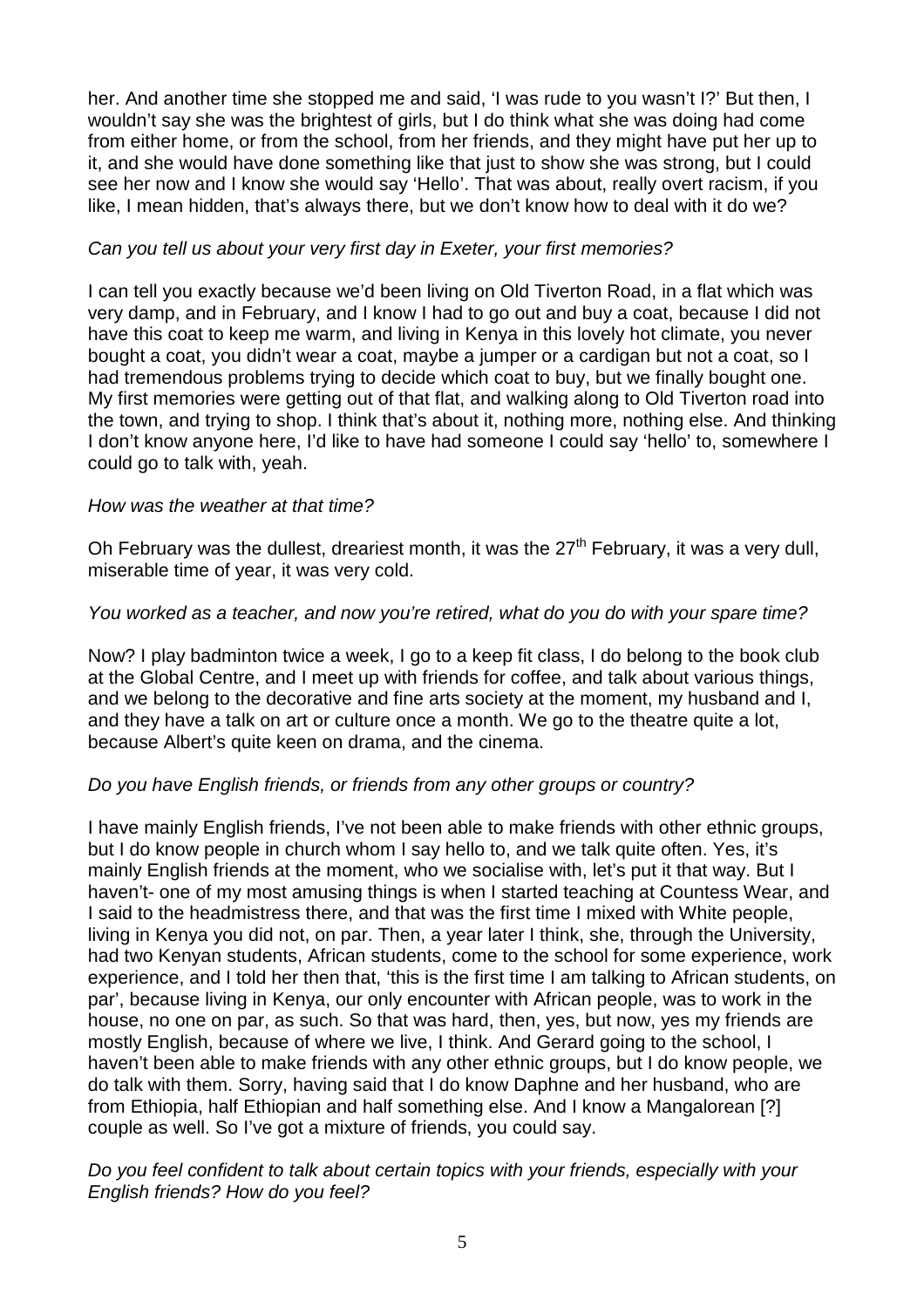With select English friends we are very comfortable talking about political issues, racist issues, I belong- I did used to go to the Racial Equality sessions as well, and one of our good friends who's since died, was very strong in that group. In fact, when I was teaching there, I do not know how they decided to send me, but I went on a course which the home office was running in Devon, for the judiciary, because around the time of the Stephen Lawrence case, I think the judiciary said they'd never met people from other backgrounds or colours, so the Home Office ran a course in Devon, where we had to travel to different parts of Devon for sessions and conferences on that. It was more to do with getting to know other people, for the judiciary, not for me. So at this there were quite a lot of Asians, I think, quite a lot of African people, but I've not been able to keep in touch with them. And I did go to a session called CARJ, which is the Catholic Association for Racial Justice, which was run in Buckfast, and some sessions were run in Exeter, so I did belong to things like that.

Do your friends know about your life in Kenya, and the things that you're living there?

Yes, the close friends do know about that.

Your very close friends?

Yeah, we did tell them, they did ask as well.

What did they think?

Meaning?

## What was their impression of you being from Kenya, and do they sort of like the fact that you've been exposed to cultures?

Yes, a lot of them say, 'you have experienced life elsewhere, you have lived elsewhere, you lived a different life and you've come here, and you're living a different life', in other words it's the richness of what I've experienced, if you like, that they do admire, if one wants to put it that way.

### Can you explain a bit about your national identity, and your culture as well.

National identity is a bit difficult because I hold a British passport, I tick 'British-Asian' when the census comes round, and maybe I am British, but I feel strongly Indian now, though Kenya had got a very strong place in my memories. Culturally I think we're a mix of English as well, because the things we go to are mainly English, being here. But we do like to go to anything that might be of different origins, like African dancing, or whatever. So it's a mixture, I think I could say that.

#### In that mixture, do you feel like a British citizen, or do you feel that you are more from your country?

No, I feel British. If I go to any of these things, it's only when- I think at the international mass that we had, that's when we felt, maybe we've got a different- there is somewhere in our lives a gap, a place where we can claim to be from a different country. Such as, they say, 'it would be good if you can wear your international dress', so a lot of the people wear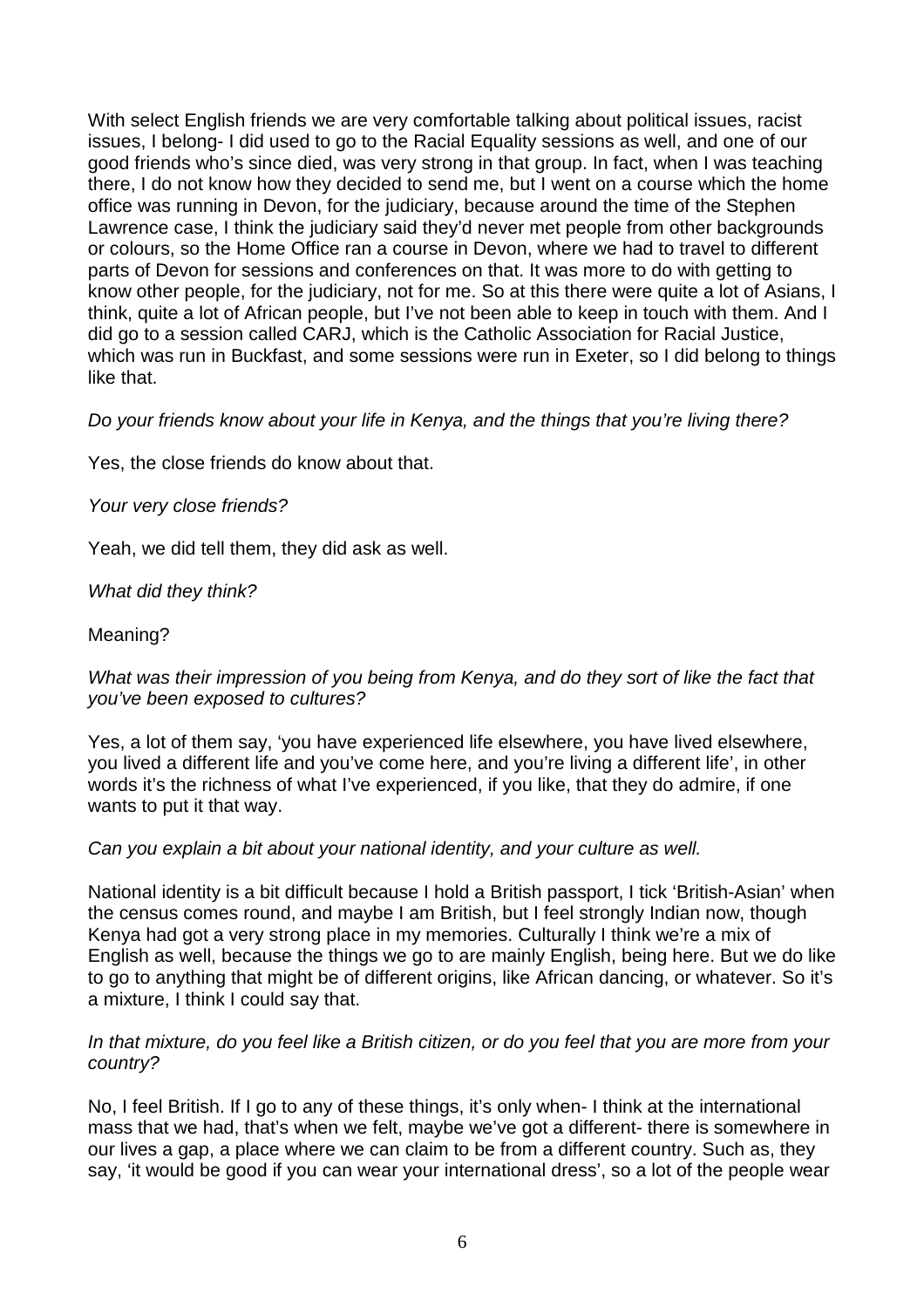their international dress. And even though we were brought up wearing dresses in Kenya, my mother never wore a Sari, I wear a Salwar to the international mass.

## Is that the-

The trousers and a long thing on the top. So I wear the Salwar, but I only wear it for that. And I think a friends wedding reception, requested that we wear a Salwar if we have it, and I wore it to that wedding, but otherwise, I don't wear that normally I wear a dress, western clothing.

## How do you feel when you dress in your own traditional custom?

I'm quite happy in a Salwar, I have got a Sari but I'd feel very uncomfortable wearing it. I'm not used to it and you get the feeling that it's going to fall or do something. I admire the Sari as a dress, but since I was not brought up wearing it, I'll find that difficult. I haven't worn one- well I did practice wearing it, but I've not worn it out.

### Are you worried about you losing part of your cultural identity living for so many years in the UK, especially in Exeter?

Yes, that is a constant, not a worry but it is there at the back of our minds, and this occurs mainly because of my son, and his children, he's got three boys, and he does say we need to keep them in touch with the culture, and these three boys, being brought up in Bristol, mix with English children all the time, also the mother's English. But we're planning on going to Goa, India, this year, and the plan is to take Gerard and his family, and they want to come along because they want us to take the children around and show them around Goa. So they'll have a better idea of what it's like, what Goa is like. So that's the only thing I can say that we do, nothing else.

### How do you maintain your culture, living in Exeter? Sometimes it's not very easy?

No it's not easy, maybe only in food-wise, church-wise, religion-wise, maybe. But no, at Christmas time I insist on hanging a star in my porch, because houses in Goa will have a star outside, so we put our star outside in the porch. And at Christmas time we make special Goan sweets which we give to visitors, and that's what I would do.

# How important is your faith in your life?

Well for us at the moment it is very important, though we are not blind followers, we call ourselves 'liberal Catholics', we do look at the world as it is now, the modern world and to think how the faith can fit into it, Catholicism is in the limelight, very much so at the moment as well with the Pope deciding to resign, the paper's full of it, the news is full of it, it's been thrown into our face, and mixing with most of my friends who are non-Christianwell it's not right to say they are non Christians, but they are not strongly religious, we are put in the position of having to justify, maybe, our faith, but no one has been rude or cruel in that sense, they will accept what we do and [inaudible] that's what I do. Like, for me, good Friday's an important day, but my badminton friends will play badminton on the Friday, and I'll say, 'sorry, but as a catholic I like to go to church on good Friday', because it's an important day in my calendar. So I do tell them that, but I'm not pushing my faith on to them, I'll say what I want and you don't push your faith onto me.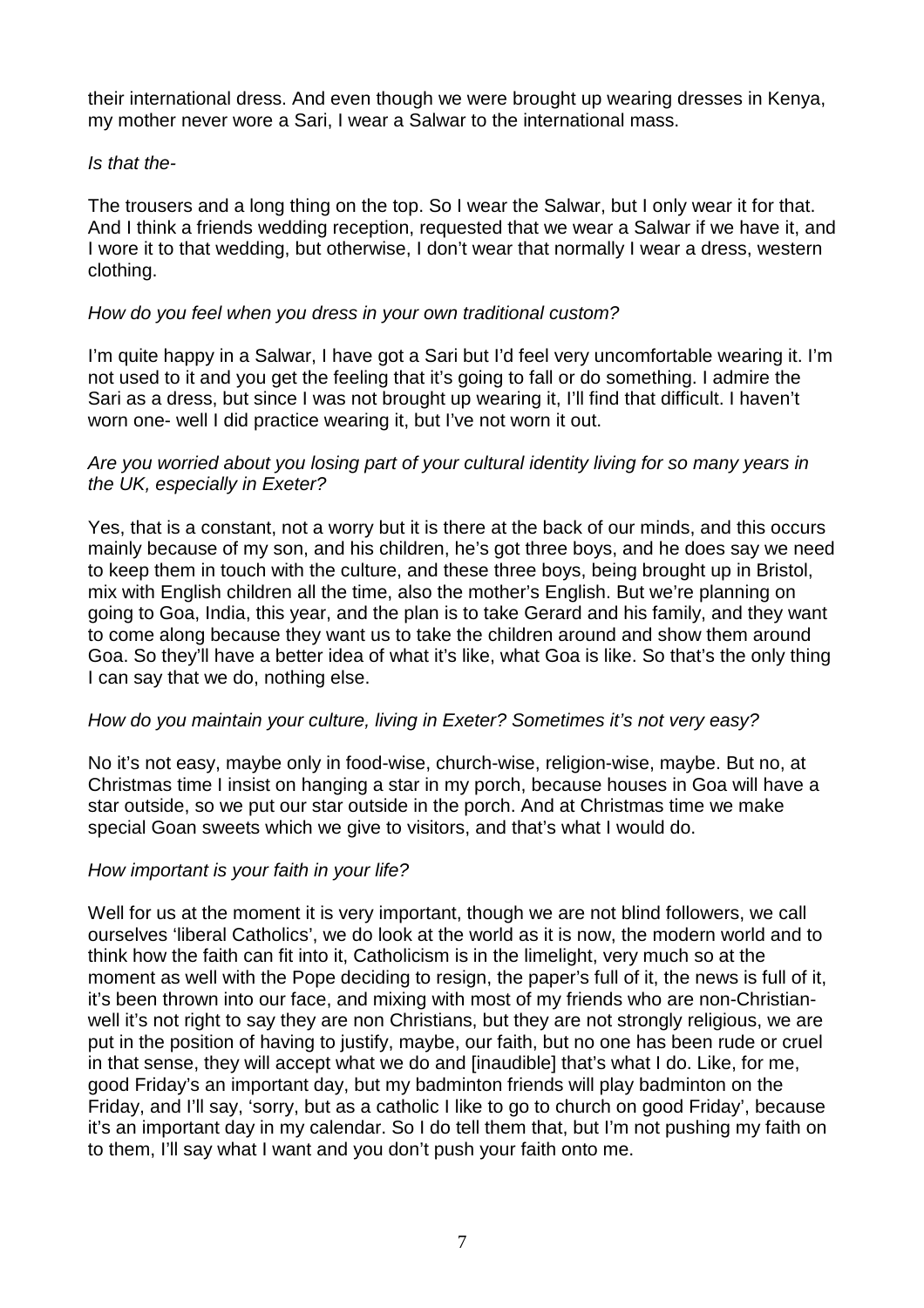## Talking about your church, how often do you go to the church, and do you feel comfortable going there and meet your friends, how do you feel?

Now, at the moment, we are very comfortable going to church, we've got to know a lot of people, it wasn't like that for a good many years, and we complained bitterly that it's a very cold church, literally, cold, and the people were very cold, and it's only in the last, probably ten years, maybe, that we've got to know a lot of the congregation. I mean, my son was young and we did not know anyone, no one stopped to talk, to say hello, even other parent- only now some parents, whose children were at the same time and were the same age as my son, only now do they talk to us, they didn't talk to us before, because- I think maybe shyness, maybe uncertainty as to what this is about, and maybe quite a few think that we cannot speak English, because that's the common belief.

## Do you feel that they are being- do you feel racism in certain ways?

At the international mass which is a very uplifting service, it's a very warm service, my husband's on the pastoral council, I pushed him to do it, but he's on the pastoral council, so he takes an active part and we take an active part, and after the service we have a get together where people are encouraged to bring their international food, their own food, and we all share it, and Albert was busy clearing the place and tidying up, and someone comes to him and says, in a jocular way okay? 'You're working like a black man', and then says, 'pardon the pun', and Albert was so shocked, he couldn't believe it, how can he? And when he came and told us we were quite angry, but, I am going to say to the person concerned, and I will mention it to other people, now, it can be said as a pun, it can be said in a jocular way, but that's not what we do today, that's what they used to do long, long ago. And these are the kinds of things that institutions such as churches, or wherever police even, or football teams - have got to be aware of, haven't they?

### Do you think that the churches, or the institutions like that, have been changed?

It will take a long time. There is- I told you, there is this 'CARJ', which is Catholic Association for Racial Justice, but it hasn't moved further, it needs to move further and touch all areas, it does. I mean the person concerned may not consider that what he said was racist, but I think it is. What was he trying to say, what was going on in his mind? You sort of wonder, 'why make a comment like that?' But you know, when you're put in that position it's very difficult to respond because you're least expecting it, so you don't know how to respond to that.

### Yes, exactly. Have your children suffered discrimination?

I only have one son, who came to the same school that I was teaching in, before he could go to the St Nicholas school, and he did have some teasing. It used to be 'black sambo' then. There was a bit of teasing but, I hope he got over it. Later on, as an adult, I know one day he came home, he was about 19/20 years old, at the time of the first Iraq war, and he had been in town with friends, and they boarded the bus, and on the bus bringing him from town to here there were some rowdy people who were making rude comments, and he was terrified. The conductor did not do anything, but he said he was so glad to get here and get off the bus and come here. And the person he was with was a white person who got off near County Hall, and he said, 'just sit still and don't do anything', and nothing happened further, but they were taunting, if you like, and provoking Gerard, the one different coloured person on the bus, with comments such as- it seemed to have it's roots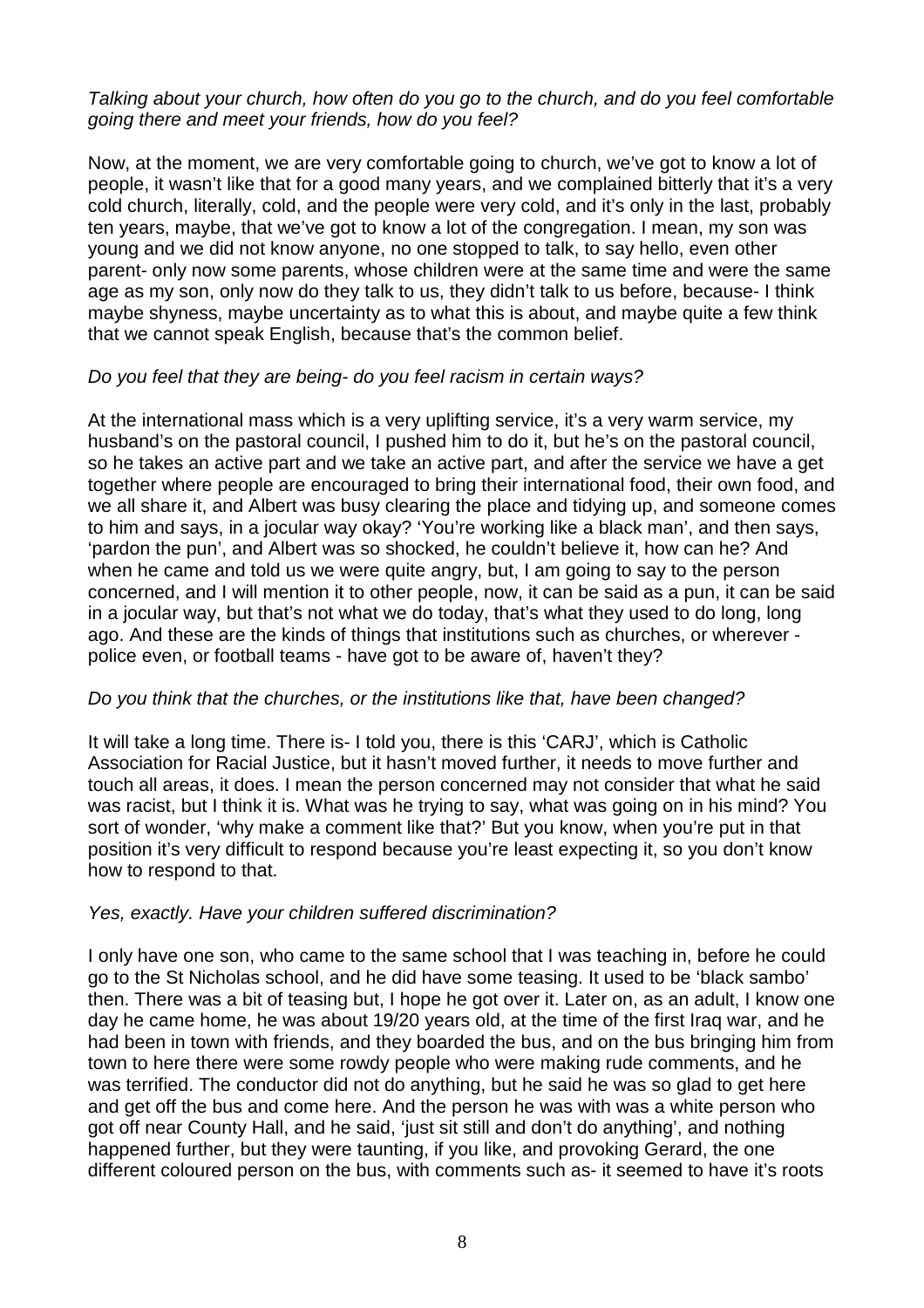in the Iraq war, the first Iraq war not the second one. I think that's about it, maybe he's had some, not overt racism, but covert type of things, I don't know.

## What do you do to comfort your child?

Oh if he was young now I would have the courage to do it, I didn't then because I didn't know what- it was new to me, when he was young I didn't know how to- what to do, no one sort of told you things, you didn't read about it, but now, with my grandchildren, I could do something.

## Do you feel more courage?

Yes, I'd tell them how to deal with it, or how to 'handle' it is the word, it is 'handling' it. From what to say in response, you have to encourage children I think.

### How do you do it, how do you explain that? How do you encourage them to help to deal with those kind of things?

Well, first of all I think boost their own self esteem, the child's self esteem, and he or she has got to have confidence and belief in themselves, and then tell them that there are rude people outside, they will tease you, and this is how we'll have to deal with it. It depends what the child says, I mean I don't know what they do now in schools, whether they do, or what.

## Anti-bullying, they work at these problems-

Yes, it's under that category of bullying.

## And moving on a bit, with the interview, what could you be doing if you were still living in your country?

In Kenya? I feel I could do quite a lot there, if I was still there, with the local people, in the form of education; and when I say education I'm talking broad education, not just in the school, but education wider than, outside the classroom, I feel I could do quite a lot, and also helping the people with how to counteract poverty, if you like, because there's a lot of poverty there. I do feel I could do quite a lot, but I'm not sure we're that good.

# How important is the food? And what do you think about British food, especially in Exeter?

I think British food has moved on from the time we first came to Exeter, it has taken tints and hints of snippets from other countries, other cultures as well. We do have a Sunday roast, especially when my daughter-in-law is here, with no added spices or anything, really simple and plain. And that is about it, English food is very easy to cook also, it saves time.

### Plain?

Yeah, plain and simple. No, I do cook a lot of my own food, but adapted as well. Because if I'm cooking my own food, I'll be spending most of the time in the kitchen, and I'm not prepared to spend most of the time in the kitchen, so there's a lot of adaptation in the food that we eat.

### We can say that your food is more British?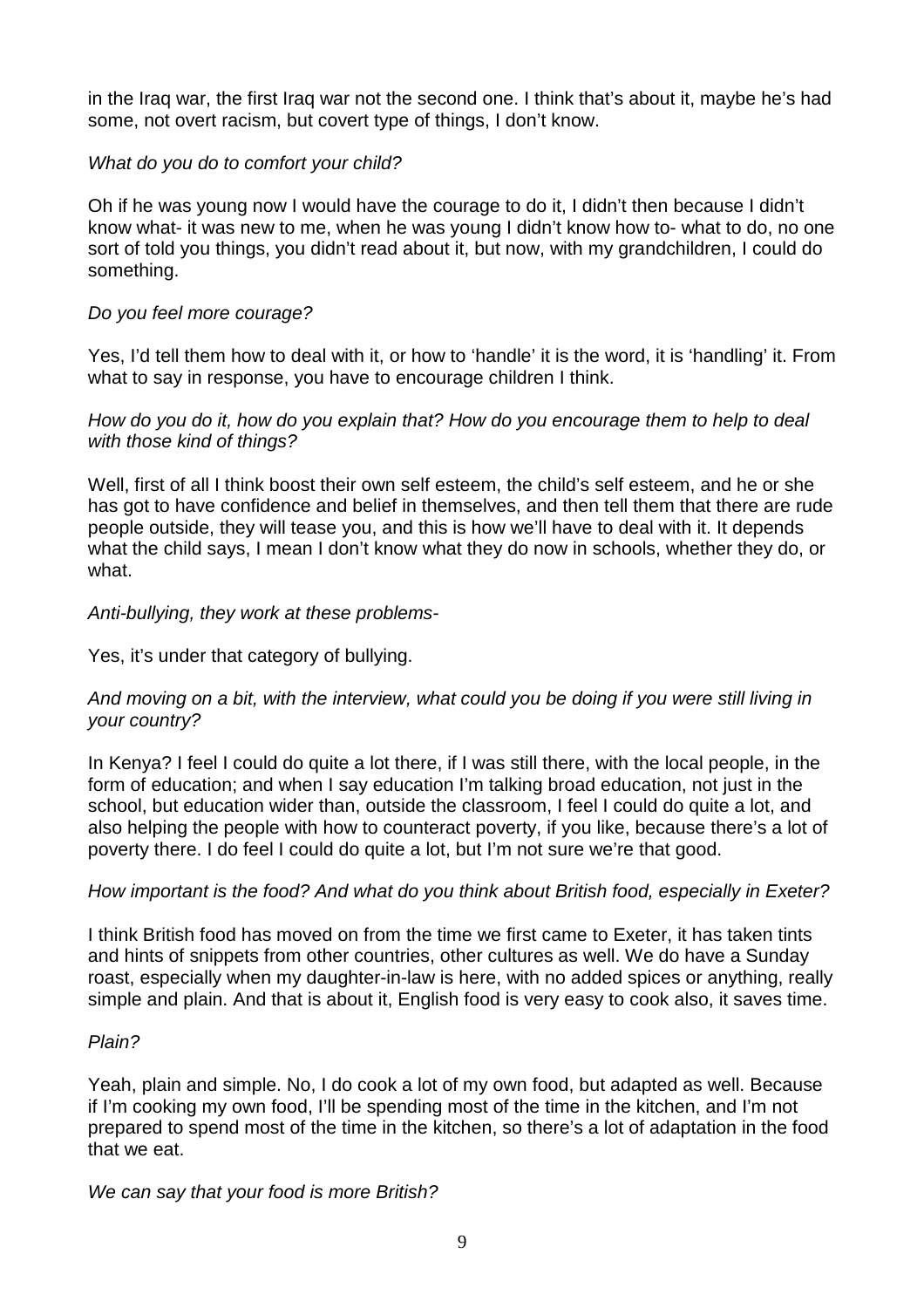No, no, it's more Goan if you like. It is definitely more Goan.

And how easy is it for you to get ingredients?

Very easy, I have to say now. When I first came in '68, you could not get something like Ginger and Garlic in Exeter.

## Garlic!? I can't believe that.

You couldn't get it. And what did we do? At that time we used to drive to London quite often because I had a lot of friends living in London, or around London, and we used to buy our Garlic and Ginger- fresh Garlic and Ginger, from London, and bring it here. Yeah I used to buy my spices there, you couldn't get anything, even in the Gateway supermarket, as it was then, in Heavitree, you couldn't get fresh Ginger and Garlic. Now you can get plenty of it, from any supermarket or private Indian shops.

## What are the most important ingredients in your cooking?

It's ginger and garlic, definitely.

Is there anything that you miss a lot from your country?

It's the friendship and the friends, that's what I miss a lot, and I keep saying to my husband, more so now that my son has grown up and moved away and started his own family, you miss your close friends, and the warmth that exists between them and us, I miss that a lot really.

Do you keep in touch with your friends?

I do, yes, frequently; and my family. I do keep in touch with them.

Can you explain to us, what does your country mean to you, now?

My country? Do you mean Kenya?

Kenya, yes.

Umm, that is a very-

How do you feel when you think of Kenya?

Yeah, naturally when I think back to Kenya I think of the days when we were there. It has changed a lot. For instance, the population has increased in Nairobi, it has become a very crowded city, it's become chaotic, if you like, where traffic is concerned, and I think the infrastructure, sort of, makes you feel that something needs to be done. So there are the good memories that we have, of when we were there. And there are these other memories, of when we visited, like 1998 is when we last went there, which we have. And then, now we have knowledge from the papers, or someone who's been recently to Nairobi will give us this news of what it's like. No it's mixed.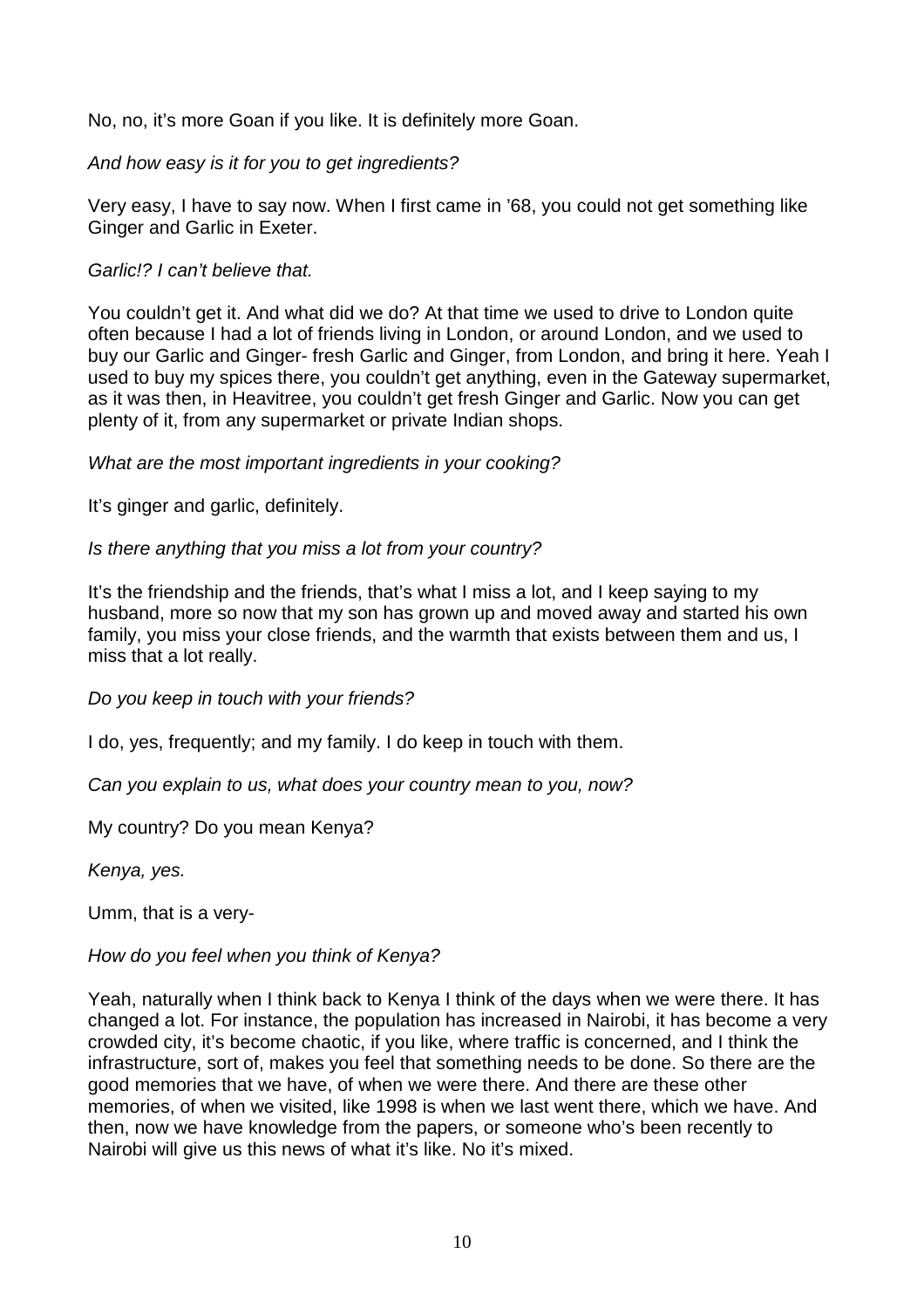I'm glad to be living in England I have to say, the opportunities in England for people our age, and this is what I will say strongly, for people in this age bracket, are great. There are wonderful opportunities for older people, and no older person can say, 'I don't know what to do', because it is there, you just have to go out and find it. Whether it's rambling, singing, dancing, making things, we've got a group called 'Knit and Chatter', I hate knitting but it exists, so I can go and knit and chatter, you can join a bridge group, you can join various groups, so for me, at the moment I feel England is great because it has these opportunities for the older generation, and I suppose for the young as well. But I'm taking about me in particular.

Yes, definitely. Can you please tell us, how important is your family to you? How do you feel about your family?

My family- when you say my family, you're talking about my son?

#### Yes your children, your husband.

My family is very important to me, my son and his family now, take a very important role in our lives, and it is our- what we do is geared around them very often, though they live in Bristol, though we have the opportunity to do our own thing, but my extended family are also important, those that are left, mainly my three brothers in Canada, and Albert's two sisters in Canada, mean a lot to us, so we do keep in touch, we do exchange news and items, we do see one another frequently. No, it means a lot, certainly, and my son wants us to play an important role as grandparents in these children's lives, so there's this strong thing to get us to move to Bristol to be there, but we said we will when we feel the need, and we can still drive up to Bristol at the moment, an hour drive is not so bad. Such as to see what activities the boys are involved in, like Tom the eldest is a very good swimmer, and he takes part in the swimming Galas organised by school, and there is one sometime soon, which we can't go to, but we gear our days and times to go to the next one, just to see them taking part in these activities. And that comes from Gerard, my son, who feels that grandparents play an important role in the lives of his children, like we did, even though both his grandfathers died I think, but the grandmothers were alive, and they wereone was in Kenya, one was in Canada, but he did enjoy the short times he spent with them. So, we're doing a different role now.

### And you talked about your grandchildren, how do you pass your culture on to them?

It's not very easy, because their mother is English, but she's very understanding and wants the children to know, so because we're planning this trip to Goa, we're trying to get them to eat a little spicy food. We talk about India quite a lot, we talk about the grandmother- his photograph of his grandmother, and we talk about anything that we can. They came to the international mass, they were there, they saw us dressed in those clothes and we told them what it was about, but I feel, living where we are, it's not very easy, and there isn't a big Goan community in Exeter, to help us out with that, so it isn't very easy.

Did they ask you questions about Kenya? About your life there? Do you tell them stories?

Yeah, we tell them stories. It's more telling stories of what we did-

What kind of stories do you tell them?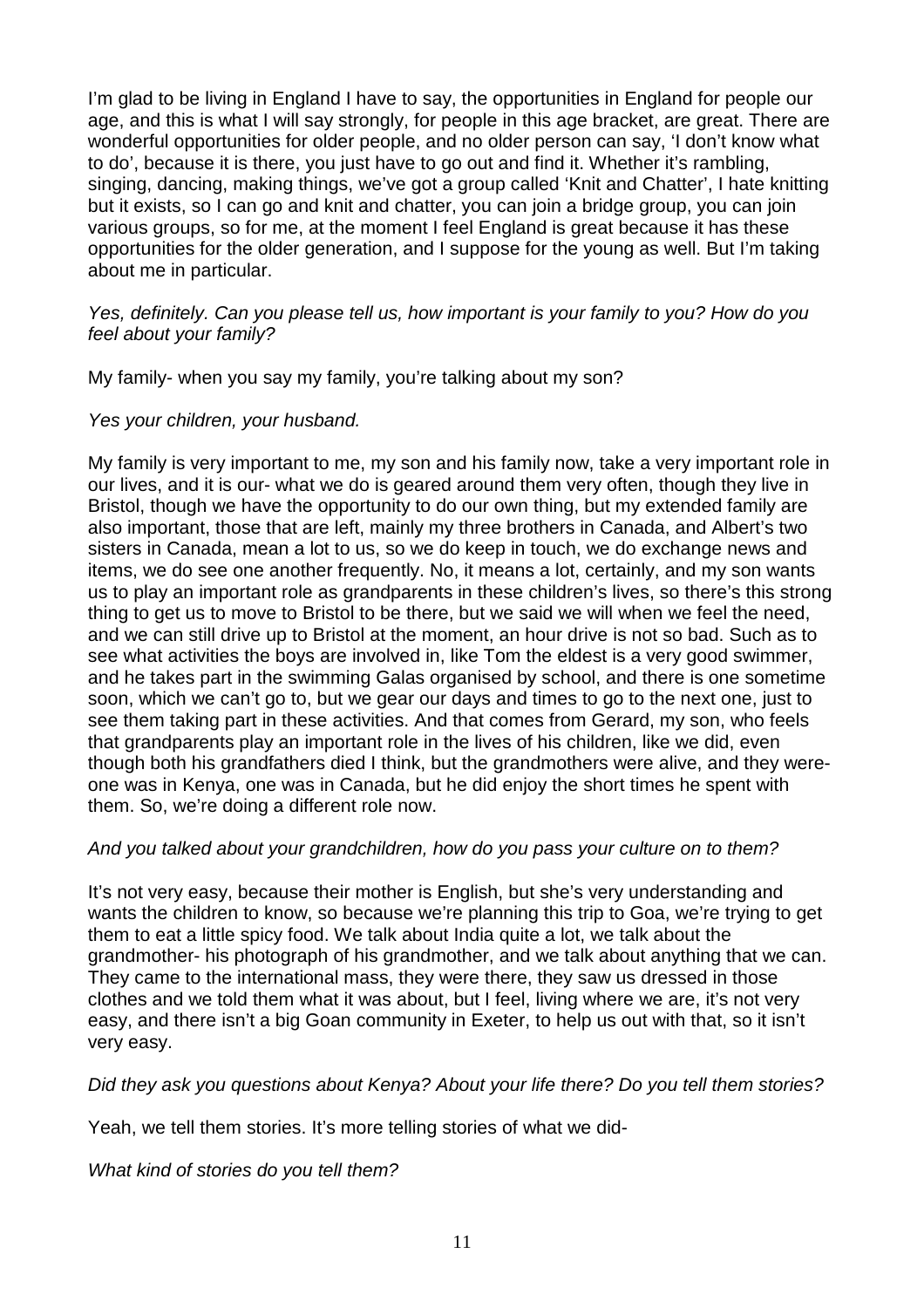It would be our school, and I think Tom asked something about the wildlife, so we had to tell them stories about the wildlife, and what did Albert do when he was in the Cubs, because they are now both in the equivalent of Cubs, Beavers. So we tell them that, we show them photographs. No they're not very much, it would be more if they were living with the…more nearer or with, within the community

## Is English your first language?

Yes it has been. I do not speak my own language because my parents didn't teach it to us. So my husband and I do not speak our own language and that's the grumble or grudge my son has, that we cannot speak our own language

## Which is your own language?

It's called Konkani which is similar to Marati in India, but we don't speak it. Now quite a few Goans would be speaking Konkani and quite a few Goans would also be speaking Portuguese. But English is the main language.

## How do you spell Konkani?

Good question - I told you I'm not very good. K-O-N-K-A-N-I. Some years ago there was someone in Exeter university language department, we heard through somebody else, he had discovered that it is the least spoken language by numbers of people

## Can you please tell me why your parents didn't teach you Konkani?

Ah, that's interesting, because they were brought up under the Portuguese rule who then tried to discourage people from indulging in their own culture. So you adopted the Portuguese values, Portuguese religion, Portuguese food, everything. And also at that time when my father was a young boy, the British were in India so in order to get a job – preference was given to people who could speak English. So if you wanted a job then as a young lad, you needed to speak English. Now my father would speak Konkani quite well – he could – but he learnt English because he wanted a job, so that's how he got into English speaking. And then, therefore, when we were out in Kenya – we were born and brought up in Kenya- all my friends spoke English, fluently because that was our main language. Very few would speak Konkani. Maybe if you came from Goa then you would speak Konkani as well.

### Do you regret that you can't speak Konkani?

Yes, I do regret it very much, that we cannot speak our own language. Now, luckily those living in the London area have classes and they go to the classes to learn Konkani.

### Have you had the opportunity to learn Konkani?

No. I've got a dictionary. I can understand it if we go to Goa and I hear it being spoken, I can understand it just as I can understand Swahili. We didn't learn Swahili in school for instance, in Kenya. I can understand it and probably say one or two words. And Konkani the same, but not speak it sufficiently well to make myself understood.

### Can you say a few words in Konkani?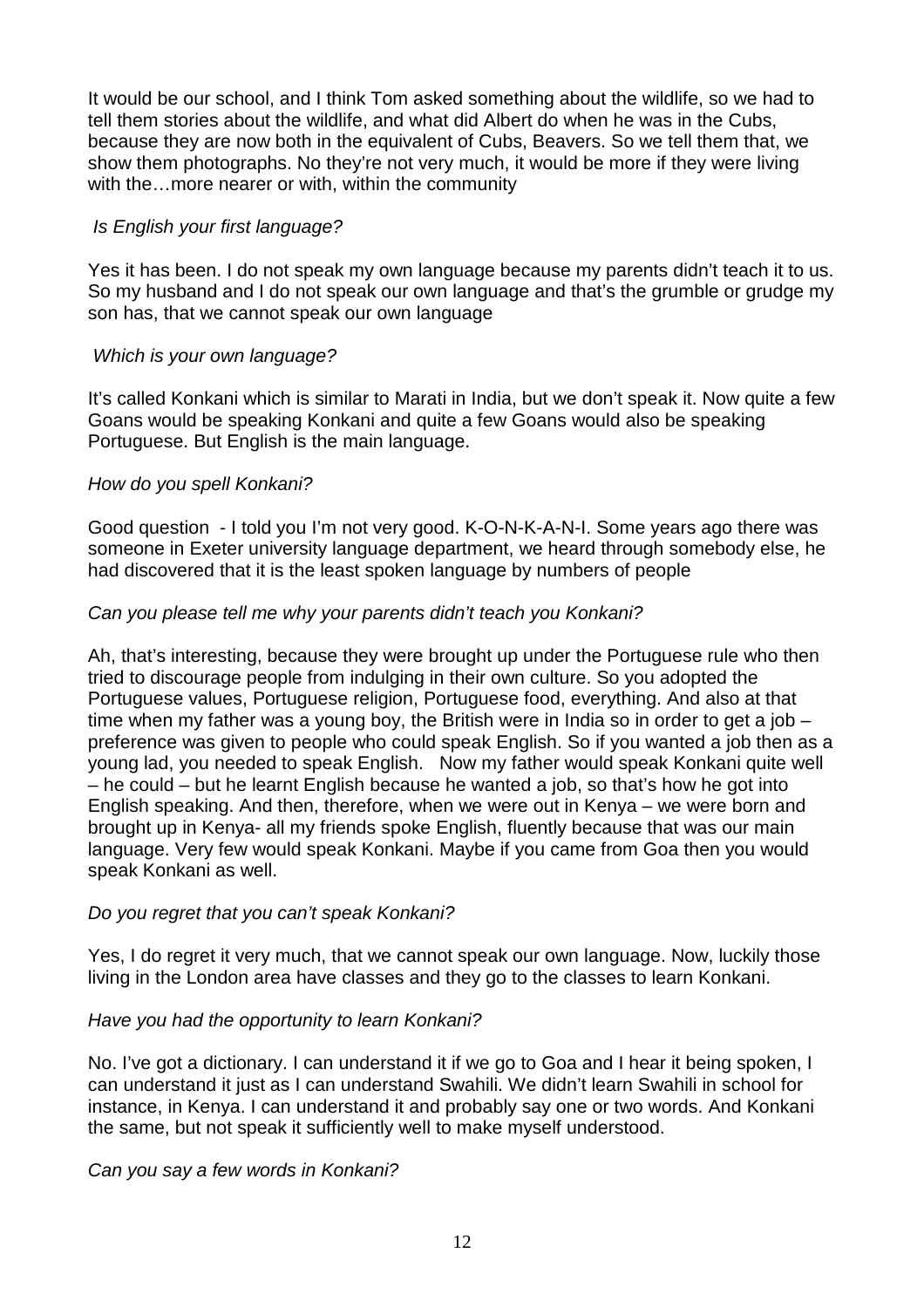[speaks Konkani] is "God Bless you". Jambo is hello in Swahili -very often when we are in Kenya or somewhere else, you want to say something in Konkani but Swahili word would come, and we'd mix that up quite often.

# Sounds good [laughter]

# In which way would you like to help their country?

I think education is the way they need to go, and I don't mean education in the classroom, I mean all-round education for the girls for the boys there, and education to tell them we have to have pride in our country. They've got to do things in the country first and then think of what else. I think I've learnt a lot by teaching here. We had this idea that England was great, that everyone in England lived in detached houses with a long drive, because our books showed us that, the books we used in school were fundamentally English dealt with the Bargery family which consisted of Jane, John and Jack and Mr and Mrs Bargery and a dog and a cat. Therefore our impression of England was based on that and when I came here it was very hard, when I was in Kent with my friend and I asked her where are all these houses with the big drives, because I could see terraced houses, and she said these are called terraced houses, and I said where are the drives, where are the cars, and the cats and the dogs? And she laughed because she said that exists, but not like we thought it did. So I was disappointed.

Then teaching in a school I also learn that there is deprivation here, which we didn't know about, deprivation on a big scale educationally, because I was teaching in a State school, so you learn that families are deprived - of what, love, books? - money they seem to have but not really a lot. And simple basic things. I remember my first letter to the class I left behind in Nairobi, because I came - I didn't tell you how I came, I came overnight - almost like a refugee I'd say. Do you want to know about that?

# Yes please.

Well it happened in February, the British government was tightening up on the passports, on the British passport holders, meaning they were going to restrict entry to England. And I did say to you I did plan to come because Albert was already here - I was going to come in the Summer of 1968 - we would get married then - but I ended up coming in February because the British government (it was the Labour government then - I think it was Callaghan or someone) was putting the restrictions on the passports because I think the British government was taken by surprise at the number of Asians leaving East Africa and coming to Britain. They hadn't anticipated that, so they had to do something, they were going to put some restrictions. So in order to beat the restrictions a lot of Kenyan Asians were leaving Kenya in around January/February of 1968 and I know what had happened, my Aunt had come over to see my mother and said this is what's happening: it's going to be difficult Olive's planning to go in the Summer, she may not be able to go in the Summer, maybe we have got to get her off now! So on the Thursday, she came, on the Friday I was persuaded to give my notice in to the school. Mind you, things were in a turmoil then, a lot of people were uncertain or were leaving or doing something, there was chaos if you like, and by the Monday I packed some things very quickly and was on the plane and landed on Tuesday in England. Overnight.

That's why I said I felt a strong urge to go back, in 1975, because I felt I had not said goodbye to people or things, and I needed to go back. And we went in 1975 because my mother was emigrating then. Yes so that's how I landed at the airport with a lot of other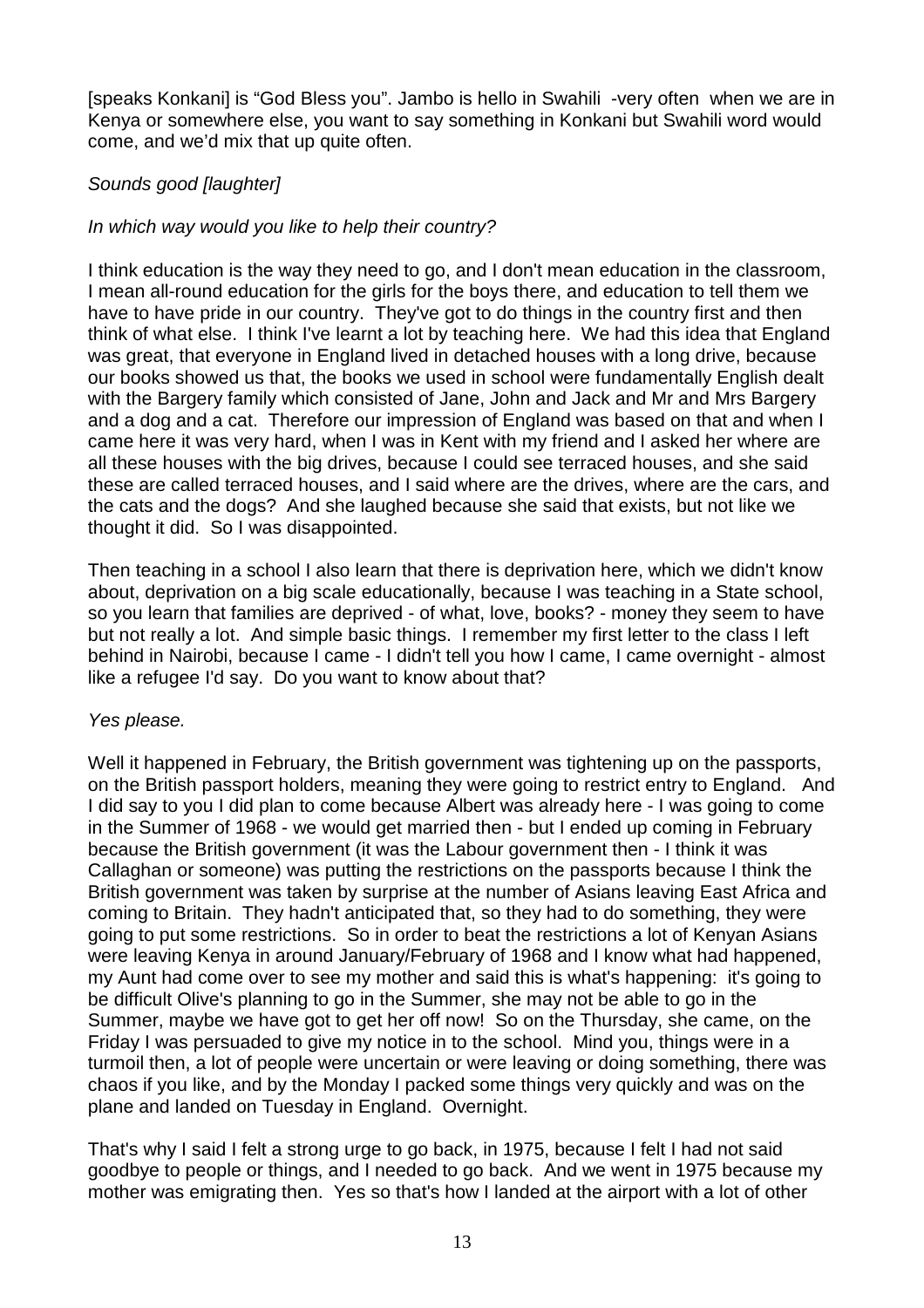Asians rushing, rushing, pushing to get somewhere. At that time I had a brother living in London and he guessed I think that I would be coming because you didn't have e-mail and things then, but I think he worked out that I might be coming. And I rang him from the airport and said: Oh I'm here, can I come and stay with you and he said yes, carry on, make your way. I could go there because in 1966 I'd come on a holiday so I knew how to get from the airport to his place in Muswell Hill in London. So I made my way and knocked on the door and the landlord took me in and I stayed with my brother for about 3 or 4 weeks I think. So that was how I came to England in the first place, unexpectedly before I was due to come.

### How did you feel at that moment - did you feel you were doing things in a rush, how did you feel especially with your family back?

Now, looking back I couldn't understand how I did it, I just cannot believe that we did. I do feel an empathy with people who come here as refugees and with the Ugandan Asians who came here because it was similar in a sense though they came as a big group - I mean ours was almost overnight, we had to - in order to beat the deadline that the British government had put down, we had to leave by - I think they had said by 31st March we are going to put this deadline - so all the Kenyan Asians left as quickly as they could. Otherwise it would have got difficult, because Kenya was putting the pressure for jobs, the news was that if you had a British passport you wouldn't get a job easily, you had to have a Kenyan passport. The Kenyan passport had to be an Africanisation type of thing. So that's the dilemma that a lot of Kenyan Asians had at that time.

## So having a British passport makes life a bit easier for you?

Now I have a full British passport it makes it easier, but we all had a D passport which wasn't easy, the D passport put you in a different category which we did not know about, it was only issued to Commonwealth citizens. So when we learnt about it, and when we were due to have a proper British passport, I think after 5 years, we had a full British passport so now no-one can put any restrictions on us. [Laughter]

# Changing topics, Exeter is a beautiful city.

Yes, I would say that.

# So how do you feel, are you happy living in Exeter?

I am happy living in Exeter, I do miss the people from other places, I miss the community very much and I would have loved, I think I said this to Di once, I would have loved the opportunity of being a teacher in another part of England where there were a lot of children from other backgrounds coming, because I think they would add to the interest that took place in the class. And I often see the children in church, lots of children from Kerala, from different backgrounds and I think: Oh I'd like to be in a school teaching these children, because they must add a lot, to stimulate so much of discussion in various things in the classroom, rather than it being a very narrow outlook. I mean it must be so nice to have a child like yours half Mexican being in the class. I think you can add so much, although of course it depends on the teacher and on the school as well. No I am happy living in Exeter; I do feel sometimes the need to go to London, yes the need is there every so often. And when we were younger we did go to London quite often especially at Christmas time, because I think Christmas with the family is so different. We really enjoyed Christmas, it was not just giving presents, it was more the gathering of the people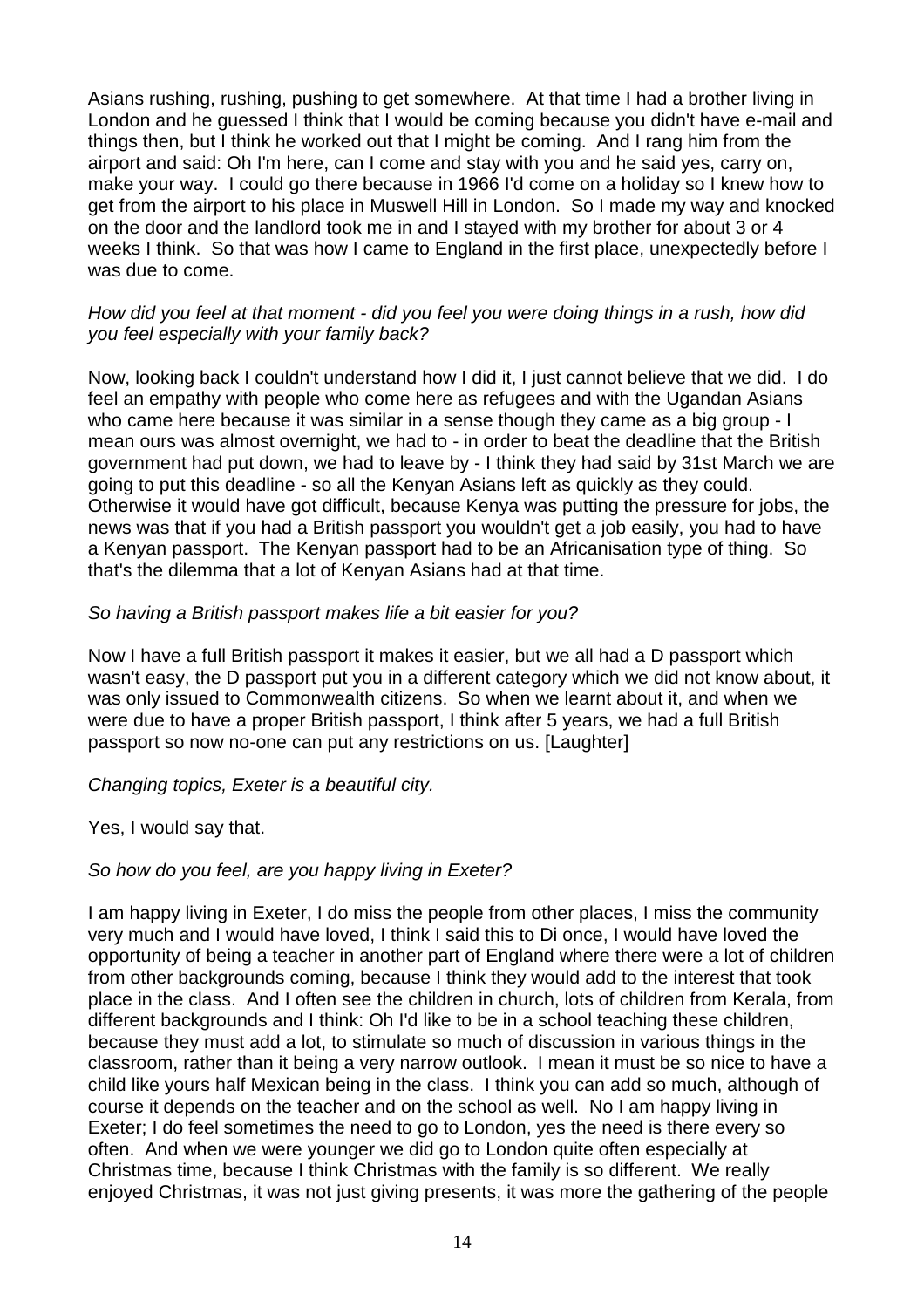to celebrate and to get together over a meal and to sing songs or whatever. And I'd come back here, we'd go there for the New Year's dance for instance, and I come back and go to school and feel so miserable. Happy New Year! and to them it was just another year, another term. And that is what I miss the excitement of people from other countries and the zest that they have for life.

### If you could tell something to Exeter people, what could be your message for them, if you imagine you are in front of a lot of people, what would you like to say to those people?

To accept the people for who and what they are and to show an interest in what they have to offer and everyone has something to offer. I think I do feel a lot of people get their views from the television especially when they do something like Comic Relief to get this view of Africa as being what they see. But there is so much else that they can learn from the people even if it's Africa or India or whatever. And that's what I'd say to the people of Exeter. [Laughter]

## And do you think that Exeter needs to know about other cultures?

They need to know and to accept that culture on equal footing as their own culture, they have to accept that, because if you go back to the Empire, their views, the older generation, are generally based around what the people brought back from the days of the Empire, that the Empire was great, Britain was great and nothing else happened elsewhere and that's what I think they need to be aware of. To take Mexico, they never thought that anything existed in Mexico, like the Mayan culture, it was not acknowledged. Or take Africa, it's got Timbuktu and it was never acknowledged that there was a culture there. That India has a culture.

Recently when we were in Turkey, we talk of classical Greece, but no-one ever said about classical Turkey. There's a lot that happened in Turkey and we happened to say where did civilisation start and she thought it started in Greece and we said no, it went back even further - if you go to India you would see it there. If you go to China you would see early civilisation there and parts of Africa, but it was never talked about. And I think that somehow how do you make people aware of that? People need to be made aware of it. You know there are a lot of books recently that have come out on the Empire? Yeah? And I say people must read those books first before you do anything else. There are books that are critical of the Empire which I think people should read. Not just that it was a great thing and a western view of the Empire, but of the negative things that happened at that time I think is very important. So I quietly say to my friends: this is a good book you should read it. Or like Andrea Stuart, from one of the Caribbean islands and she has written a very nice non-fiction book called 'Sugar in the Blood' about the slave trade in Barbados, she's from Barbados, that gives a very good picture of what it might have been like at the time of the slave trade coming right up to present day. She herself is of mixed blood because the white men who went there had a lot of women around, so you had that coming down the line. And I think that's a good book for people to read as well.

# I will read it then!

Because it shows you what it was like and the ill-treatment that went on; it was money orientated because they wanted the money from the sugar to build the houses, to live a comfortable life here. There are a lot of books out at the moment on the Empire, and we did read quite a few. We also read 'Britain's Gulag' which is about the treatment of the